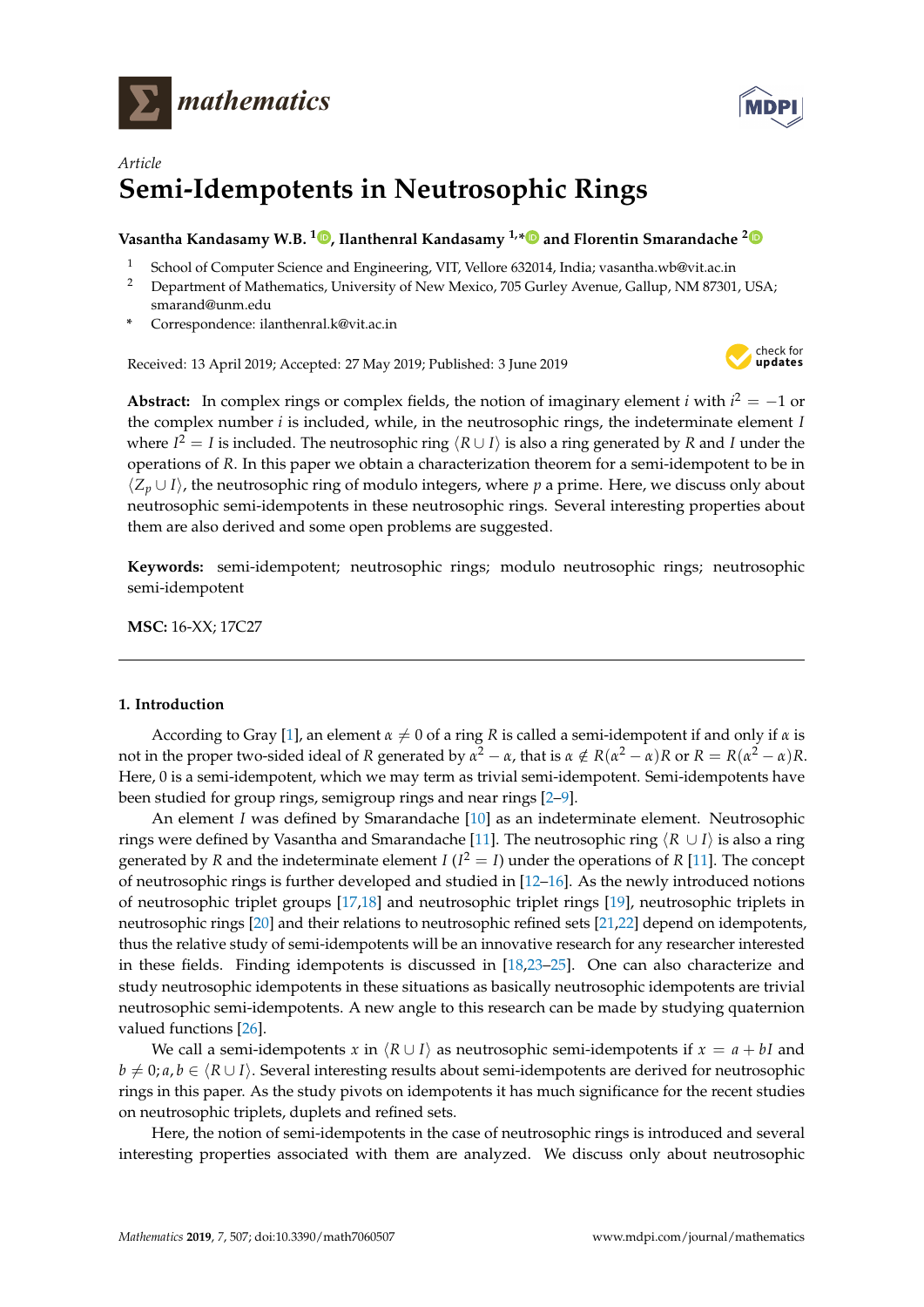semi-idempotents in these neutrosophic rings. This paper is organized into three sections. Section [1](#page-0-0) is introductory in nature. In Section [2,](#page-1-0) the notion of semi-idempotents in the case of

$$
\langle Z_n \cup I \rangle = \{a + bI | a, b \in Z_n; n < \infty; I^2 = I\}
$$

is considered. Section [3](#page-5-6) gives conclusions and proposes some conjectures based on our study.

#### <span id="page-1-0"></span>**2. Semi-Idempotents in the Modulo Neutrosophic Rings**  $\langle Z_n \cup I \rangle$

Throughout this paper,  $\langle Z_n \cup I \rangle = \{a + bI/a, b \in Z_n, 2 \leq n \langle \infty, I^2 = I\}$  denotes the neutrosophic ring of modulo integers. We illustrate some semi-idempotents of  $\langle Z_n \cup I \rangle$  by examples and derive some interesting results related with them.

**Example 1.** Let  $S = \langle Z_2 \cup I \rangle = \{a + bI/a, b \in Z_2, I^2 = I\}$  be the neutrosophic ring of modulo integers. Clearly, I<sup>2</sup>  $=$  I and  $(1 + I)^2 = 1 + I$  are the two non-trivial idempotents of S. Here, 0 and 1 are trivial *idempotents of S. Thus, S has no non-trivial semi-idempotents as all idempotents are trivial semi-idempotents of S.*

#### **Example 2.** *Let*

$$
R = \langle Z_3 \cup I \rangle = \{a + bI | a, b \in Z^3, I^2 = I\} = \{0, 1, 2, I, 2I, 1 + I, 2 + I, 1 + 2I, 2 + 2I\}
$$

*be the neutrosophic ring of modulo integers. The trivial idempotents of R are 0 and 1. The non-trivial neutrosophic idempotents are I and* 1 + 2*I. Thus, the idempotents I and* 1 + 2*I are trivial neutrosophic semi-idempotents of R. Clearly, 2 and*  $2 + 2I$  *are units of*  $R$  *as*  $2 \times 2 = 1$ (*mod 3) and*  $2 + 2I \times 2 + 2I = 1$ (*mod 3)*.  $1 + I \in R$  *is such that*

$$
(1+I)^2 - (1+I) = 1 + 2I + I - (1+I) = 1 + 2 + 2I = 2I.
$$

*Thus,*  $1 + I$  *is a semi-idempotent as the ideal generated by*  $1 + I$  *is*  $\langle (1 + I)^2 - (1 + I) \rangle = \langle 2I \rangle$  *is such that*  $1 + I \notin R$ *. However, it is important to note that*  $(1 + I) \in R$  *is a unit as*  $(1 + I)^2 = 1 + 2I + I = 1$ *, hence* 1 + *I is a unit in R but it is also a non-trivial semi-idempotent of R.* 2 + *I is not a semi-idempotent as*

$$
(2 + I)2 - (2 + I) = 1 + 4I + I - (2 + I) = 2 + I;
$$

*hence the claim.*  $2+2I \in R$  *is a unit, now*  $(2+2I)^2 = 4+8I+4I^2 = 1$ *, thus*  $2+2I$  *is a unit. However,*  $(2+2I)^2 - (2+2I) = 1 + 1 + I = 2 + I.$ 

*Now, the ideal generated by*  $\langle 2 + I \rangle$  *does not contain*  $2 + 2I$  *as*  $\langle 2 + I \rangle = \{0, 2 + I, 1 + 2I\}$ *, thus*  $2 + 2I$ *is also a non-trivial semi-idempotent even though* 2 + 2*I is a unit of R. Thus, it is important to note that units in modulo neutrosophic rings contribute to non-trivial semi-idempotents. Let*  $P = \{0, 2 + 2I, 2 + I, 1 + I\}$ 2*I*, *I*, 1 + *I*, 1} *be the collection of trivial and non-trivial semi-idempotents.* 2*I is not a semi-idempotent as*  $(2I)^{2} - 2I = I + I = 2I$ , hence the claim. Thus, P is not closed under sum or product.

**Theorem 1.** Let  $S = \{(Z_p \cup I), +, \times\}$  be the ring of neutrosophic modulo integers where p is a prime. *x* is *semi-idempotent if and only if*  $x \in \langle Z_p \cup I \rangle \setminus \{Z_pI, 0, 1, a + bI \text{ with } a + b = 0\}.$ 

**Proof.** The elements  $x = a + bI \in S$  with  $b = 0$  are such that  $x^2 - x$  generates the ideal, which is *S*, thus *x* is a semi-idempotent. Let  $y = a + bI$ ; if  $a = 0$ , the ideal generated by  $y$  is  $Z_pI$ , thus  $y \in Z_pI \subset S$ , hence *y*  $\in$  *Z*<sub>*p*</sub>*I*, therefore *y* is not a semi-idempotent.

Consider  $z = a + bI \in S$  with  $a + b = 0 (mod p)$ ; then,  $z^2 - z$  generates an ideal *M* of *S* such that every element  $x = d + cI$  in *M* is such that  $d + c \equiv 0 \pmod{p}$ , thus *z* is not a semi-idempotent of *S*. Let  $x = a + bI \in S(a \neq 0, b \neq 0 \text{ and } a + b \neq 0).$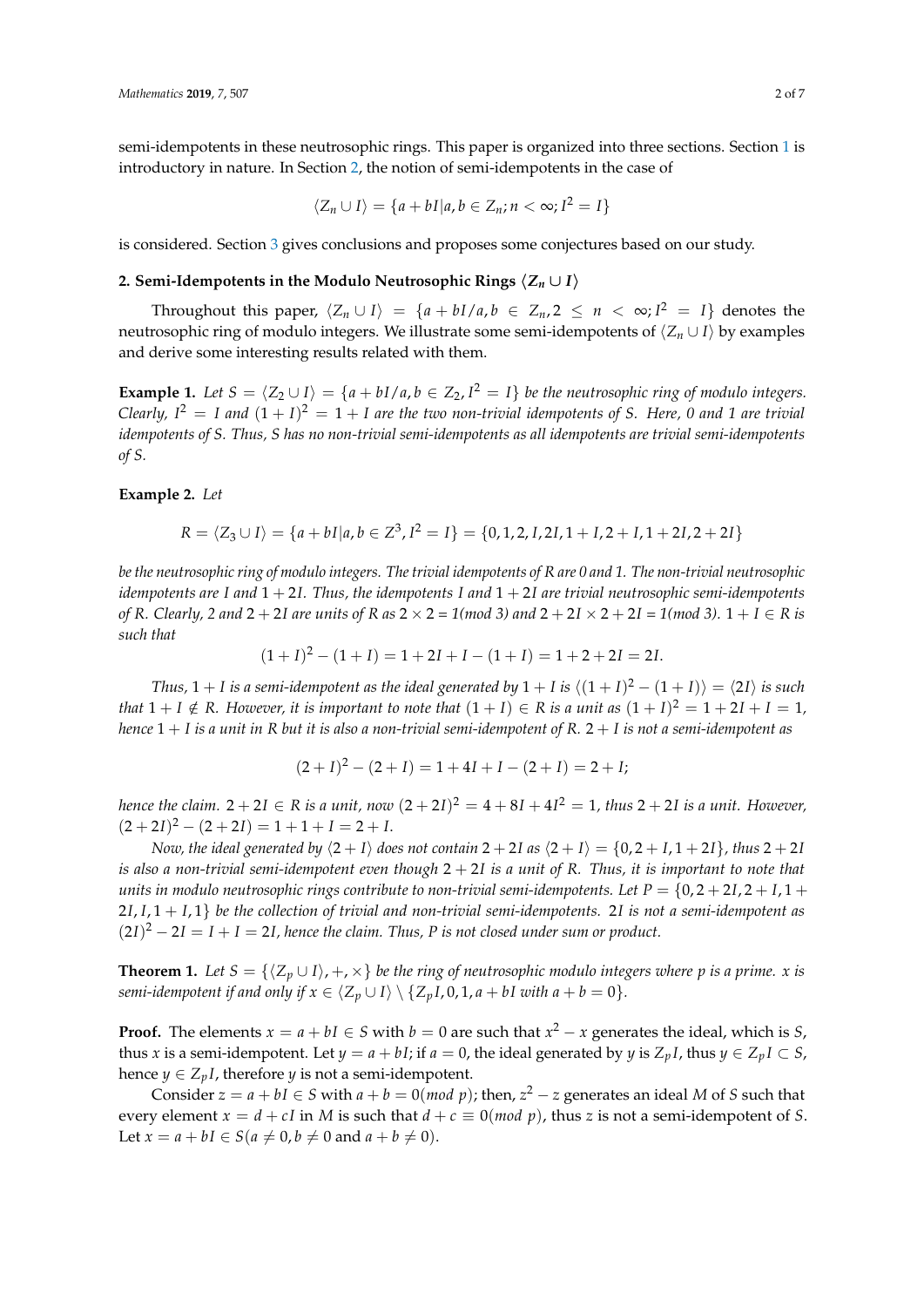$$
x^{2} - x = \begin{cases} m & m \in Z_{p} \text{ or} \\ nI & n \in Z_{p} \text{ or} \\ n + mI & m + n \neq 0 \end{cases}
$$

If  $x^2 - x = m$ , then the ideal generated by  $x^2 - x$  is *S*, thus *x* is a semi-idempotent. If  $x^2 - x = nI$ , then the ideal generated by *nI* is  $Z_pI$ , thus  $x \notin Z_pI$ , hence again  $x$  is a semi-idempotent. If  $x^2 - x =$  $n + mI(m + n \neq 0)$ , then the ideal generated by  $n + mI$  is *S*, thus *x* is a semi-idempotent by using properties of  $Z_p$ ,  $p$  a prime. Hence, the theorem is proved.  $\Box$ 

If we take  $S = \{\langle Z_n \cup I \rangle, +, \times\}$  as a neutrosophic ring where *n* is not a prime, it is difficult to find all semi-idempotents.

**Example 3.** *Let*  $S = \{\langle Z_{15} \cup I \rangle, +, \times\}$  *be the neutrosophic ring. How can the non-trivial semi-idempotents of S* be found? Some of the neutrosophic idempotents of *S* are  $\{1+9I, 6+4I, 1+5I, 1+14I, 6+5I, 6+9I, 6+9I, 6+9I, 6+9I, 6+9I, 6+9I, 6+9I, 6+9I, 6+9I, 6+9I, 6+9I, 6+9I, 6+9I, 6+9I, 6+9I, 6+9I, 6+9I, 6+9I, 6+9I, 6+9I, 6+9I,$ *I*, 6*I*, 10*I*, 10, 6, 6 + 10*I*, 10 + 11*I*, 10 + 6*I*, 10 + 5*I*}.

*The semi-idempotents are* {1 + *I*, 1 + 2*I*, 1 + 3*I*, 1 + 4*I*, 1 + 6*I*, 1 + 7*I*, 1 + 8*I*, *1 + 10I*, *1 + 11I*, *1 + 12I*, *1 + 13I*, 6 + *I*, 6 + 2*I*, 6 + 3*I*, 6 + 6*I*, 6 + 7*I*, 6 + 8*I*, 6 + 11*I*, 6 + 12*I*, 6 + 13*I*, 6 + 14*I*, *10 + I*,  $10 + 2I, 10 + 3I, 10 + 4I, 10 + 7I, 10 + 8I, 10 + 9I, 10 + 10I, 10 + 12I, 10 + 13I, 10 + 14I$ 

Are there more non-trivial neutrosophic idempotents and semi-idempotents?

However, we are able to find all idempotents and semi-idempotents of *S* other than the once given. In view of all these, we have the following theorem.

**Theorem 2.** *Let*  $S = \{\langle Z_{pq} \cup I \rangle; \times, +\}$  *where p and q are two distinct primes:* 

- *1. There are two idempotents in Zpq say r and s.*
- 2.  $\{r, s, rI, sI, I, r + tI, s + tI | t \in \{Z_{pq} \setminus 0\}\}\$  such that  $r + t = s$ , 1 or 0 and  $s + t = 0$ , 1 or r is the partial *collection of idempotents and semi-idempotents of S.*

**Proof.** Given  $S = \{\langle Z_{pq} \cup I \rangle, +, \times\}$  is a neutrosophic ring where *p* and *q* are primes, we know from  $[12,17,18,20,23-25]$  $[12,17,18,20,23-25]$  $[12,17,18,20,23-25]$  $[12,17,18,20,23-25]$  $[12,17,18,20,23-25]$  $[12,17,18,20,23-25]$  that  $Z_{pq}$  has two idempotents *r* and *s* to prove  $A = \{r,s,rIsI, I, r + tI\}$ and  $s + tI/t \in Z_{pq} \setminus \{0\}$  are idempotents or semi-idempotents of  $S.\{r,s,rI,sI,I\}$  are non-trivial idempotents of *S*. Now,  $r + tI \in A$  and  $(r + tI)^2 - (r + tI) = mI$  as $r^2 = r$ , thus the ideal generated by *mI* does not contain  $r_tI$ . Therefore,  $r_tI$  is a non-trivial semi-idempotent. Similarly,  $s + tI$  is a non-trivial semi-idempotent. Hence, the theorem is proved.  $\Box$ 

We in addition to this theorem propose the following problem.

**Problem 1.** *Let*  $S = \{ \langle Z_{pa} \cup I \rangle, I \times \}$ *, where p* and *q* are two distinct primes, be the neutrosophic ring. Can S *have non-trivial idempotents and non-trivial semi-idempotents other than the ones mentioned in (b) of the above theorem?*

**Problem 2.** *Can the collection of all trivial and non-trivial semi-idempotents have any algebraic structure defined on them?*

We give an example of  $Z_{\text{pqr}}$ , where  $p$ ,  $q$  and  $r$  are three distinct primes, for which we find all the neutrosophic idempotents.

**Example 4.** Let  $S = \{ \langle Z_{30} \cup I \rangle, +, \times \}$ , be the neutrosophic ring. The idempotents of  $Z_{30}$  are *6, 10, 15, 16, 21 and 25. The non-trivial semi-idempotents of S are* {1 + *I*, 1 + 2*I*, 1 + 3*I*, *1 + 4I*, *1 + 6I*, *1 + 7I*, *1 + 8I, 1 + 10I*, *1 + 11I*, 1 + 13*I*, 1 + 12*I*, 1 + 16*I*, 1 + 17*I*, 1 + 18*I*, 1 + 19*I*, 1 + 21*I*,  $1 + 22I$ ,  $1 + 23I$ ,  $1 + 25I$ ,  $1 + 26I$ ,  $1 + 27I$ ,  $1 + 28I$ }*.*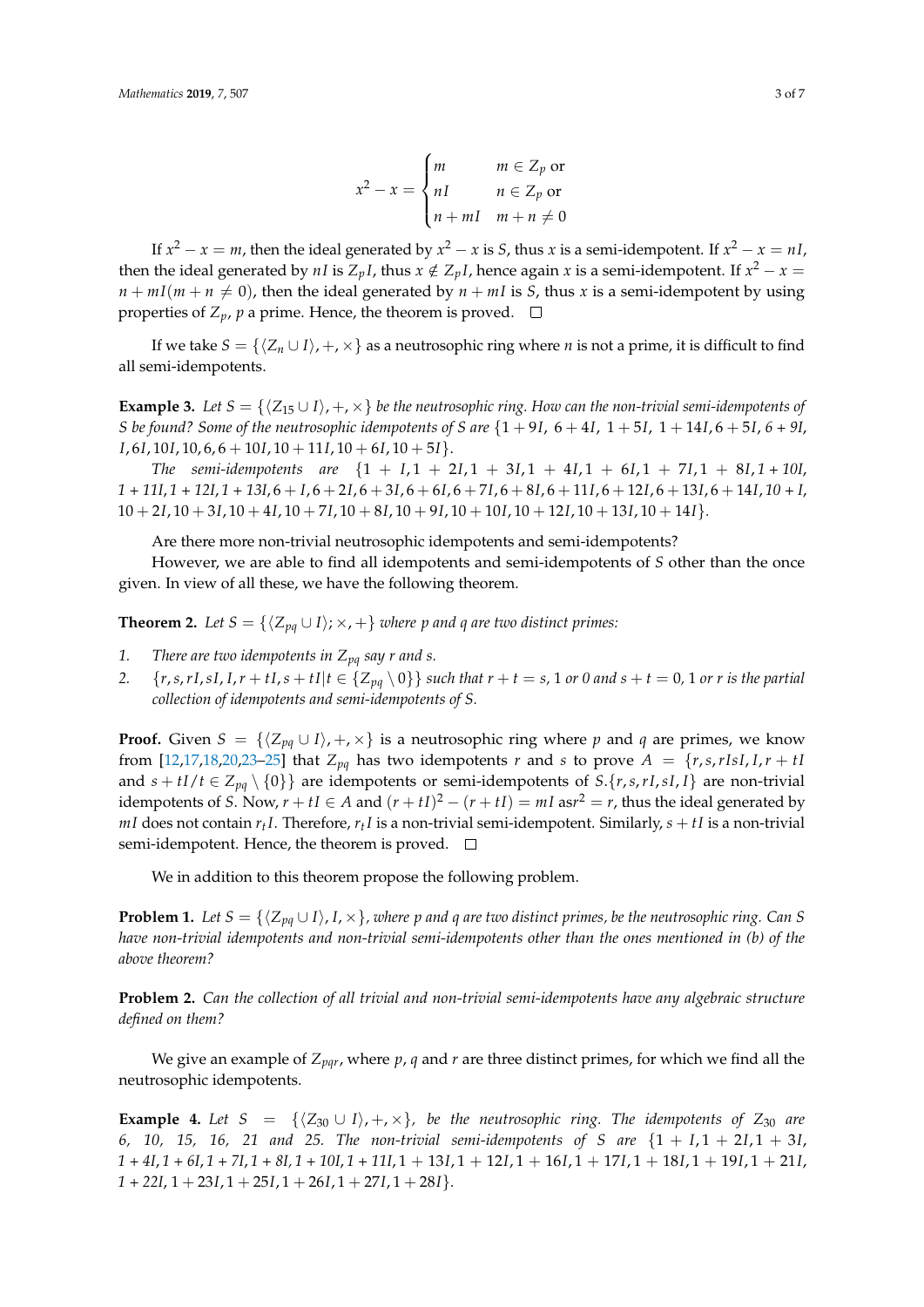$P_1 = \{1 + 5I, 1 + 9I, 1 + 14I, 1 + 15I, 1 + 20I, 1 + 24I, 1 + 29I\}$  *are non-trivial idempotents of S. J*<sup>2</sup> = {6 + *I*, 6 + 2*I*, 6 + 3*I*, 6 + 5*I*, 6 + 6*I*, 6 + 7*I*, 6 + 8*I*, 6 + 11*I*, 6 + 12*I*, 6 + 13*I*, 6 + 14*I*, 6 + 16*I*, 6 + 17*I*, *6 + 18I,* 6 + 20*I*, 6 + 21*I*, 6 + 22*I*, 6 + 23*I*, 6 + 26*I*, 6 + 27*I*, 6 + 28*I*, 6 + 29*I*} *are non-trivial neutrosophic semi-idempotents of S.*  $P_2 = \{6 + 4I, 6 + 9I, 6 + 10I, 6 + 15I, 6 + 24I, 6 + 19I, 6 + 25I\}$  *are non-idempotents of S.*

*Now, we list the non-trivial semi-idempotents associated with 10 of*  $Z_{30}$ *. J\_3 = \{10 + I, 10 + 2I, 10 + 2I, 10 + 2I, 10 + 2I, 10 + 2I, 10 + 2I, 10 + 2I, 10 + 2I, 10 + 2I, 10 + 2I, 10 + 2I, 10 + 2I, 10 + 2I, 10 + 2I, 10 + 2I, 10 + 2I, 10 10 + 3I*, 10+4*I*, 10+7*I*, 10+8*I*, 10+9*I*, 10+10*I*, 10+11*I*, 10+12*I*, 10+13*I*, 10+14*I*, 10+16*I*, 10+17*I*, 10 + 18*I*, 10 + 19*I*, 10 + 22*I*, 10 + 23*I*, 10 + 24*I*, 10 + 25*I*, 10 + 27*I*, 10 + 28*I*, *10 + 29I*}

*P*<sup>3</sup> = {10 + 5, 10 + 6*I*, 10 + 15*I*, 10 + 20*I*, 10 + 21*I*, 10 + 26*I*, 10 + 11*I*} *are the collection of non-trivial idempotent related with the idempotents. Now, we find the non-trivial idempotents associated with 15:*  $J_4$  = {15 + 2*I*, 15 + 3*I*, 15 + 4*I*, 15 + 7*I*, 15 + 8*I*, 15 + 9*I*, 15 + 11*I*, 15 + 12*I*, 15 + 13*I*, *15 + 14I,* 15 + 17*I*, 15 + 18*I*, 15 + 19*I*, 15 + 20*I*, 15 + 22*I*, 15 + 23*I*, 15 + 24*I*, 15 + 25*I*, 15 + 26*I*, 15 + 27*I*, *15 + 28I, 15 + 29I*}.

*P*<sup>4</sup> = {15 + *I*, 15 + 5*I*, 15 + 6*I*, 15 + 10*I*, 15 + 15*I*, 15 + 16*I*, 15 + 21*I*} *are the non-trivial idempotents associated with 15. The collection of non-trivial semi-idempotents associated with 16 are:*  $J_5 = \{16 + I,$ 16 + 2*I*, 16 + 3*I*, 16 + 4*I*, 16 + 6*I*, 16 + 7*I*, 16 + 8*I*, 16 + 10*I*, 16 + 19*I*, 16 + 27*I*, 16 + 21*I*, 16 + 22*I*, 16 + 23*I*, 16 + 25*I*, 16 + 11*I*, 16 + 12*I*, 16 + 13*I*, 16 + 17*I*, 16 + 18*I*, *16 + 28I*. *P*<sup>5</sup> = {16 + 14*I*, 16 + 15*I*, 16 + 20*I*, 16 + 24*I*, 16 + 29*I*, 16 + 5*I*, 16 + 9*I*} *are the set of non-trivial idempotents related with the idempotent. We find the non-trivial semi-idempotents associated with the idempotent 21:*  $J_6 = \{21 + I, 21 + 2I, 21 + I\}$ 3*I*, 21+5*I*, 21+6*I*, 21+7*I*, 21+8*I*, 21+12*I*, 21+11*I*, 21+13*I*, 21+14*I*, *21 + 16I*, 21+17*I*, 21+18*I*, 21+ 20*I*, 21 + 21*I*, 21 + 22*I*, 21 + 23*I*, 21 + 26*I*, 21 + 27*I*, 21 + 28*I*, 21 + 29*I*}. *P*<sup>6</sup> = {21 + 4*I*, 21 + 9*I*, 21 + 10*I*, 21 + 15*I*, 21 + 19*I*, 21 + 24*I*, 21 + 25*I*} *is the collection of non-trivial idempotents related with the real idempotent 21. The collection of all non-trivial semi-idempotents associated with the idempotent 25. J*<sup>7</sup> = {25 + *I*, 25 + 2*I*, 25 + 3*I*, 25 + 4*I*, 25 + 7*I*, 25 + 8*I*, 25 + 9*I*, *25 + 10I,* 25 + 12*I*, 25 + 13*I*, 25 + 14*I*, 25 + 16*I*, 25 + 24*I*, 25 + 17*I*, 25 + 18*I*, 25 + 19*I*, 25 + 22*I*, *25 + 23I,* 25 + 27*I*, 25 + 28*I*, 25 + 29*I*} *P*<sup>7</sup> = {25 + 5*I*, 25 + 6*I*, 25 + 11*I*, 25 + 15*I*, 25 + 20*I*, 25 + 21*I*, 25 + 26*I*} *are the non-trivial collection of neutrosophic semi-idempotents related with the idempotent 25.*

<span id="page-3-0"></span>We tabulate the neutrosophic idempotents associated with the real idempotents in Table [1.](#page-3-0) Based on that table, we propose some open problems.

| S.No | Real | Neutrosophic                                                                          | Sum                                                                                                                 | Missing |
|------|------|---------------------------------------------------------------------------------------|---------------------------------------------------------------------------------------------------------------------|---------|
| 1    | 1    | $1 + 5I$<br>$1 + 9I$<br>$1 + 14I$<br>$1 + 15I$<br>$1 + 20I$<br>$1 + 24I$<br>$1 + 29I$ | $1 + 5 = 6$<br>$1 + 9 = 10$<br>$1 + 14 = 15$<br>$1 + 15 = 16$<br>$1 + 20 = 21$<br>$1 + 24 = 25$<br>$1 + 29 = 0$     | 1       |
| 2    | 6    | $6+4I$<br>$6 + 9I$<br>$6 + 10I$<br>$6 + 15I$<br>$6 + 24I$<br>$6 + 19I$<br>$6 + 25I$   | $6 + 4 = 10$<br>$6 + 9 = 15$<br>$6 + 10 = 16$<br>$6 + 15 = 1$<br>$6 + 24 = 0$<br>$6 + 19 = 25$<br>$6 + 25 \equiv 1$ | 6       |

**Table 1.** Idempotents.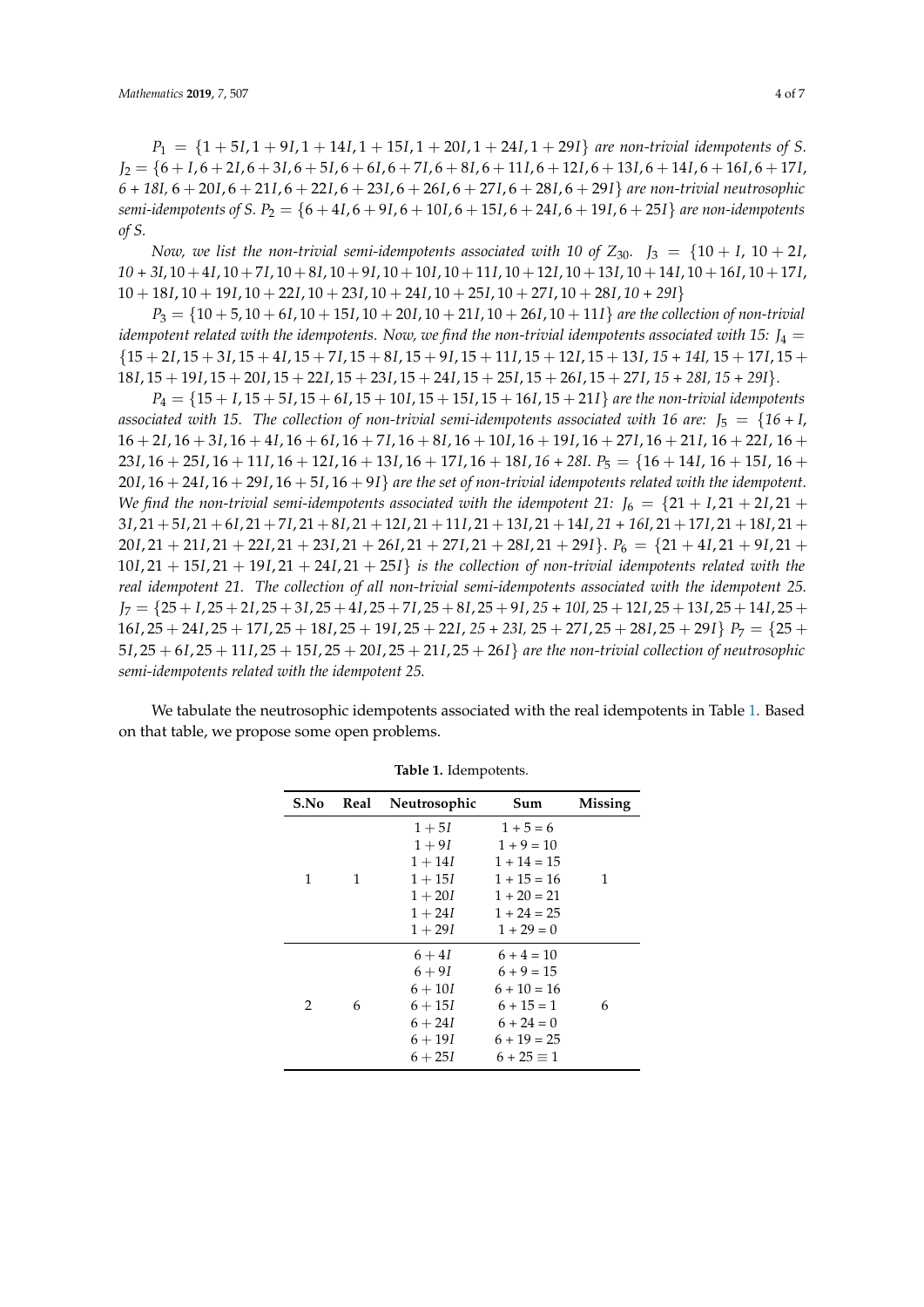| S.No           | Real | Neutrosophic | Sum                 | Missing |
|----------------|------|--------------|---------------------|---------|
| 3              |      | $10 + 5I$    | $10 + 5 = 15$       |         |
|                | 10   | $10 + 6I$    | $10 + 6 = 16$       |         |
|                |      | $10 + 15I$   | $10 + 15 = 25$      |         |
|                |      | $10 + 20I$   | $10 + 20 \equiv 0$  | 10      |
|                |      | $10 + 21I$   | $10 + 21 \equiv 1$  |         |
|                |      | $10 + 26I$   | $10 + 26 \equiv 6$  |         |
|                |      | $10 + 11I$   | $10 + 11 = 21$      |         |
| $\overline{4}$ | 15   | $15 + I$     | $15 + 1 = 16$       |         |
|                |      | $15 + 5I$    | $15 + 5 = 20$       | 15      |
|                |      | $15 + 6I$    | $15 + 6 = 21$       |         |
|                |      | $15 + 10I$   | $15 + 10 = 25$      |         |
|                |      | $15 + 15I$   | $15 + 15 \equiv 0$  |         |
|                |      | $15 + 16I$   | $15 + 16 \equiv 1$  |         |
|                |      | $15 + 21I$   | $15 + 21 \equiv 6$  |         |
| 5              | 16   | $16 + 14I$   | $16 + 14 \equiv 0$  |         |
|                |      | $16 + 15I$   | $16 + 15 \equiv 1$  | 16      |
|                |      | $16 + 20I$   | $16 + 20 \equiv 6$  |         |
|                |      | $16 + 24I$   | $16 + 24 \equiv 10$ |         |
|                |      | $16 + 29I$   | $16 + 29 \equiv 15$ |         |
|                |      | $16 + 5I$    | $16 + 5 = 21$       |         |
|                |      | $16 + 9I$    | $16 + 9 = 25$       |         |
| 6              | 21   | $21 + 4I$    | $21 + 4 = 25$       | 21      |
|                |      | $21 + 9I$    | $21 + 9 \equiv 0$   |         |
|                |      | $21 + 10I$   | $21 + 10 \equiv 1$  |         |
|                |      | $21 + 15I$   | $21 + 15 \equiv 6$  |         |
|                |      | $21 + 19I$   | $21 + 19 \equiv 10$ |         |
|                |      | $21 + 24I$   | $21 + 24 \equiv 15$ |         |
|                |      | $21 + 25I$   | $21 + 25 \equiv 16$ |         |
| 7              | 25   | $25 + I$     | $25 + 5 \equiv 0$   |         |
|                |      | $25 + 5I$    | $25 + 6 \equiv 1$   |         |
|                |      | $25 + 6I$    | $25 + 11 \equiv 6$  |         |
|                |      | $25 + 10I$   | $25 + 15 \equiv 10$ | 25      |
|                |      | $25 + 16I$   | $25 + 20 \equiv 15$ |         |
|                |      | $25 + 21I$   | $25 + 21 \equiv 16$ |         |
|                |      | $25 + 26I$   | $25 + 26 \equiv 21$ |         |

**Table 1.** *Cont*.

We see there are eight idempotents including 0 and 1. It is obvious that using 0 we get only idempotents or trivial semi-idempotents.

In view of all these, we conjecture the following.

**Conjecture 1.** Let  $S = \{(Z_n \cup I), +, \times\}$  be the neutrosophic ring  $n = pqr$ , where p, q and *r* are three *distinct primes.*

- *1.*  $Z_n = Z_{pqr}$  has only six non-trivial idempotents associated with it.
- *2. If m*1, *m*2, *m*3, *m*4, *m*<sup>5</sup> *and m*<sup>6</sup> *are the idempotents, then, associated with each real idempotent m<sup>i</sup> , we have seven non-trivial neutrosophic idempotents associated with it, i.e.* {*m<sup>i</sup>* + *n<sup>j</sup> I*, *j* = 1, 2, . . . , 7}*, such that*  $m_i + n_j \equiv t$ , where  $t_j$  takes the seven distinct values from the set  $\{0, 1, m_k, k \neq i; k = 1, 2, 3, \ldots 6\}$ .  $i = 1, 2, \ldots, 6.$

This has been verified for large values of *p*, *q* and *r*, where *p*, *q* and *r* are three distinct primes.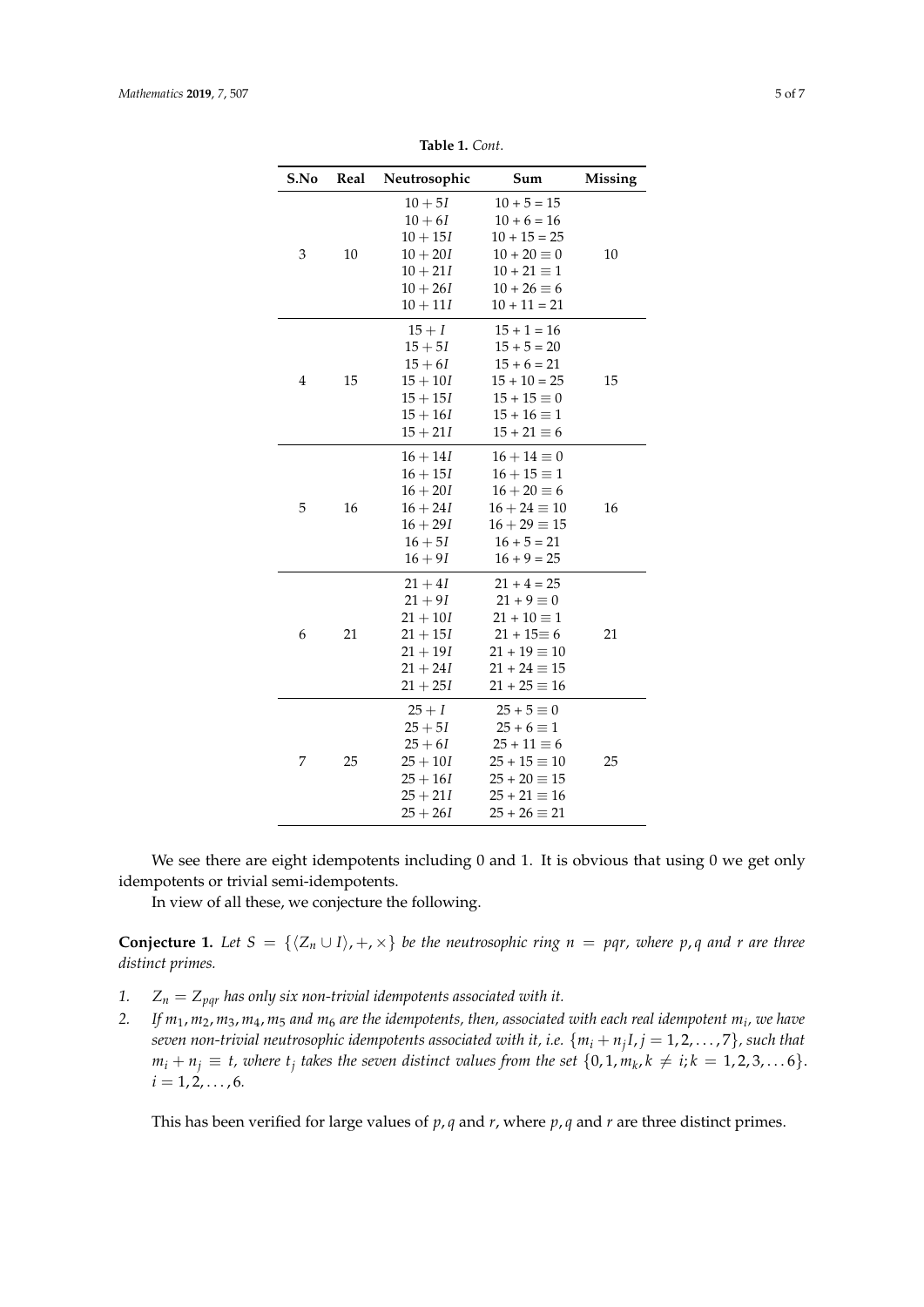### <span id="page-5-6"></span>**3. Conjectures, Discussion and Conclusions**

We have characterized the neutrosophic semi-idempotents in  $\langle Z_p \cup I \rangle$ , with *p* a prime. However, it is interesting to find neutrosophic semi-idempotents of  $\langle Z_n \cup I \rangle$ , with *n* a non-prime composite number. Here, we propose a few new open conjectures about idempotents in *Z<sup>n</sup>* and semi-idempotents in  $\langle Z_n \cup I \rangle$ .

**Conjecture 2.** *Given*  $\langle Z_n \cup I \rangle$ *, where*  $n = p_1, p_2, \ldots, p_t; t > 2$  *and*  $p_i$ *s* are all distinct primes, find:

- *1. the number of idempotents in Zn;*
- *2. the number of idempotents in*  $\langle Z_n \cup I \rangle \setminus Z_n$ *;*
- *3. the number of non-trivial semi-idempotents in Zn; and*
- *4. the number of non-trivial semi-idempotents in*  $\langle Z_n \cup I \rangle \setminus Z_n$ *.*

**Conjecture 3.** Prove if  $\langle Z_n \cup I \rangle$  and  $\langle Z_m \cup I \rangle$  are two neutrosophic rings where  $n > m$  and  $n = p^t q$  ( $t > 2$ , *and*  $p$  *and*  $q$  *two distinct primes) and*  $m = p_1 p_2 \ldots p_s$  *where*  $p_i$ *s are distinct primes.*  $1 \leq i \leq s$ *, then* 

- *1. prove Z<sup>n</sup> has more number of idempotents than Zm; and*
- *2. prove*  $\langle Z_m \cup I \rangle$  *has more number of idempotents and semi-idempotents than*  $\langle Z_n \cup I \rangle$ *.*

Finding idempotents in the case of *Z<sup>n</sup>* has been discussed and problems are proposed in [\[18](#page-6-2)[,23](#page-6-7)[,24\]](#page-6-10). Further, the neutrosophic triplets in  $Z_n$  are contributed by  $Z_n$ . In the case of neutrosophic duplets, we see units in  $Z_n$  contribute to them. Both units and idempotents contribute in general to semi-idempotents.

**Author Contributions:** The contributions of the authors are roughly equal.

**Funding:** This research received no external funding.

**Acknowledgments:** The authors would like to thank the reviewers for their reading of the manuscript and many insightful comments and suggestions.

**Conflicts of Interest:** The authors declare no conflict of interest.

### **References**

- <span id="page-5-0"></span>1. Gray, M. *A Radical Approach to Algebra*; Addison Wesley: Boston, MA, USA, 1970.
- <span id="page-5-1"></span>2. Jinnah, M.I.; Kannan, B. On semi-idempotents in rings. *Proc. Jpn. Acad. Ser. A Math. Sci.* **1986**, *62*, 211–212. [\[CrossRef\]](http://dx.doi.org/10.3792/pjaa.62.211)
- 3. Vasantha, W.B. On semi-idempotents in group rings. *Proc. Jpn. Acad. Ser. A Math. Sci.* **1985**, *61*, 107–108. [\[CrossRef\]](http://dx.doi.org/10.3792/pjaa.61.107)
- 4. Vasantha, W.B. On semi-idempotents in semi group rings. *J. Guizhou Inst. Technol.* **1989**, *18*, 105–106. [\[CrossRef\]](http://dx.doi.org/10.3792/pjaa.61.107)
- 5. Vasantha, W.B. Idempotents and semi idempotents in near rings. *J. Sichuan Univ.* **1996**, *3*3, 330–332.
- 6. Vasantha, W.B. Semi idempotents in group rings of a cyclic group over the field of rationals. *Kyungpook Math. J.* **1990**, *301*, 243–251.
- 7. Vasantha, W.B. A note on semi-idempotents in group rings. *Ultra Sci. Phy. Sci.* **1992**, *4*, 77–81.
- 8. Vasantha, W.B. A note on units and semi idempotent elements in commutative group rings. *Ganita* **1991**, *42*, 33–34.
- <span id="page-5-3"></span><span id="page-5-2"></span>9. Vasantha, W.B. *Smarandache Ring*; American Research Press: Santa Fe, NM, USA, 2002.
- 10. Smarandache, F. Neutrosophy, A New Branch of Philosophy. *Multiple Valued Logic.* **2002**, *8*, 297–384.
- <span id="page-5-4"></span>11. Vasantha, W.B.; Smaradache, F. *Neutrosophic Rings*; Hexis: Phoenix, AZ, USA, 2006.
- <span id="page-5-5"></span>12. Agboola, A.A.D.; Akinola, A.D.; Oyebola, O.Y. Neutrosophic Rings I. *Int. J. Math. Comb.* **2011**, *4*, 115.
- 13. Ali, M.; Smarandache, F.; Shabir, M.; Naz, M. Soft Neutrosophic Ring and Soft Neutrosophic Field. *Neutrosophic Sets Syst.* **2014**, *3*, 53–59.
- 14. Ali, M.; Smarandache, F.; Shabir, M.; Vladareanu, L. Generalization of Neutrosophic Rings and Neutrosophic Fields. *Neutrosophic Sets Syst.* **2014**, *5*, 9–13.